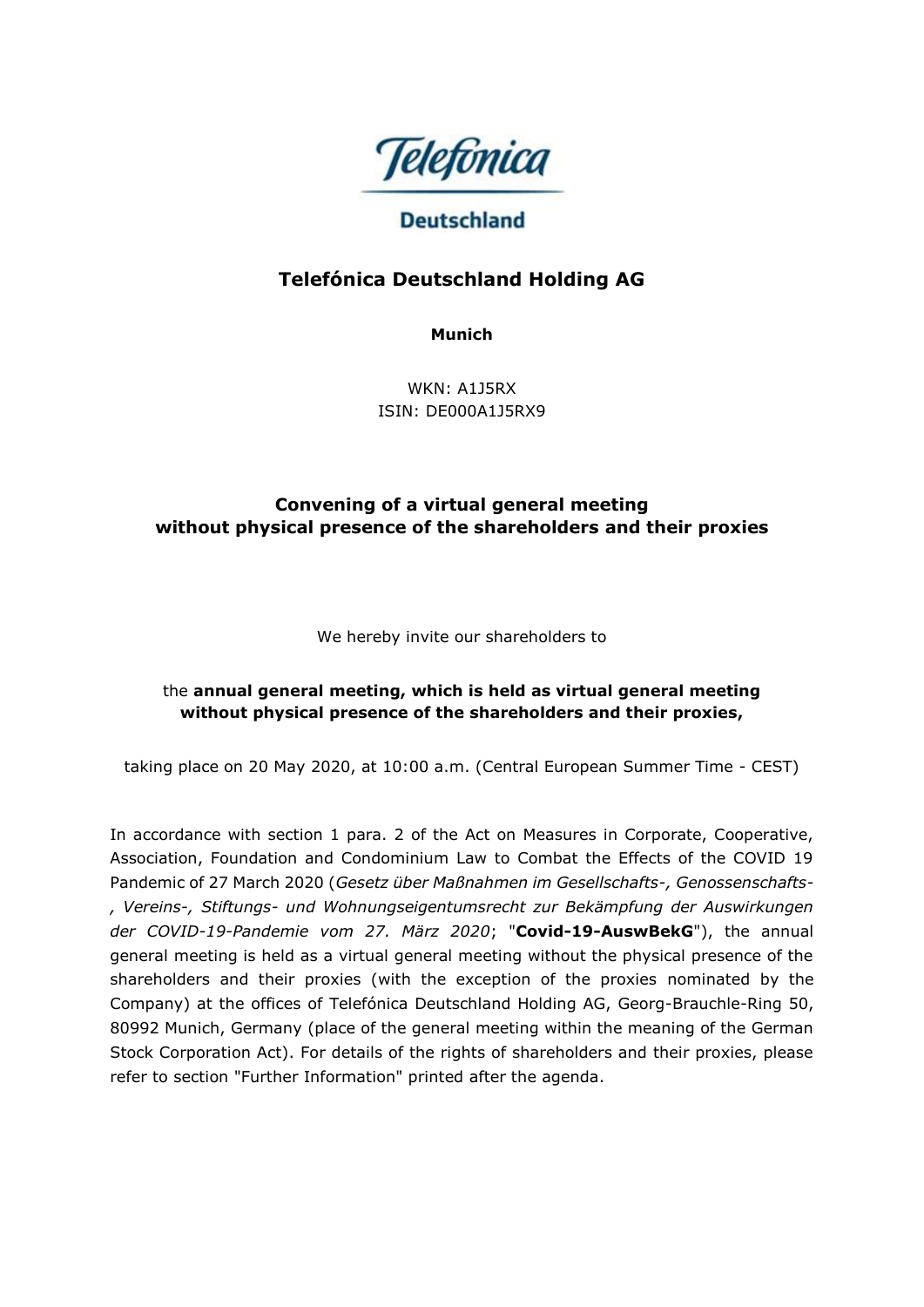#### **I. Agenda**

**1. Submission of the adopted annual financial statements of Telefónica Deutschland Holding AG and the approved consolidated financial statements including the combined management report, each as of 31 December 2019, the descriptive report of the management board pursuant to sections 289a para. 1, 315a para. 1 of the German Commercial Code (HGB) and the report of the supervisory board each for the financial year 2019**

The above mentioned documents as well as the proposal by the management board for the distribution of net retained earnings can be found on the internet at www.telefonica.de/agm.

#### **2. Resolution on appropriation of balance sheet profit**

The management board and the supervisory board propose to resolve as follows:

| "The net retained earnings for the year shown in the<br>adopted annual financial statements of Telefónica<br>Deutschland Holding AG as of 31 December 2019 in |            |                |
|---------------------------------------------------------------------------------------------------------------------------------------------------------------|------------|----------------|
| the amount of                                                                                                                                                 | <b>EUR</b> | 737,379,114.26 |
| will be distributed as follows:                                                                                                                               |            |                |
| Distribution of a dividend in the amount of<br>EUR 0.17 for each share entitled to dividends,                                                                 |            |                |
| in total                                                                                                                                                      | <b>EUR</b> | 505,674,348.81 |
| Profit carried forward                                                                                                                                        | <b>EUR</b> | 231,704,765.45 |

The dividend is due for payment on 26 May 2020."

#### **3. Resolution on the discharge of the members of the management board**

The management board and the supervisory board propose to resolve as follows:

"The members of the management board in the financial year 2019 are discharged for this period."

#### **4. Resolution on the discharge of the members of the supervisory board**

The management board and the supervisory board propose to resolve as follows:

"The members of the supervisory board in the financial year 2019 are discharged for this period."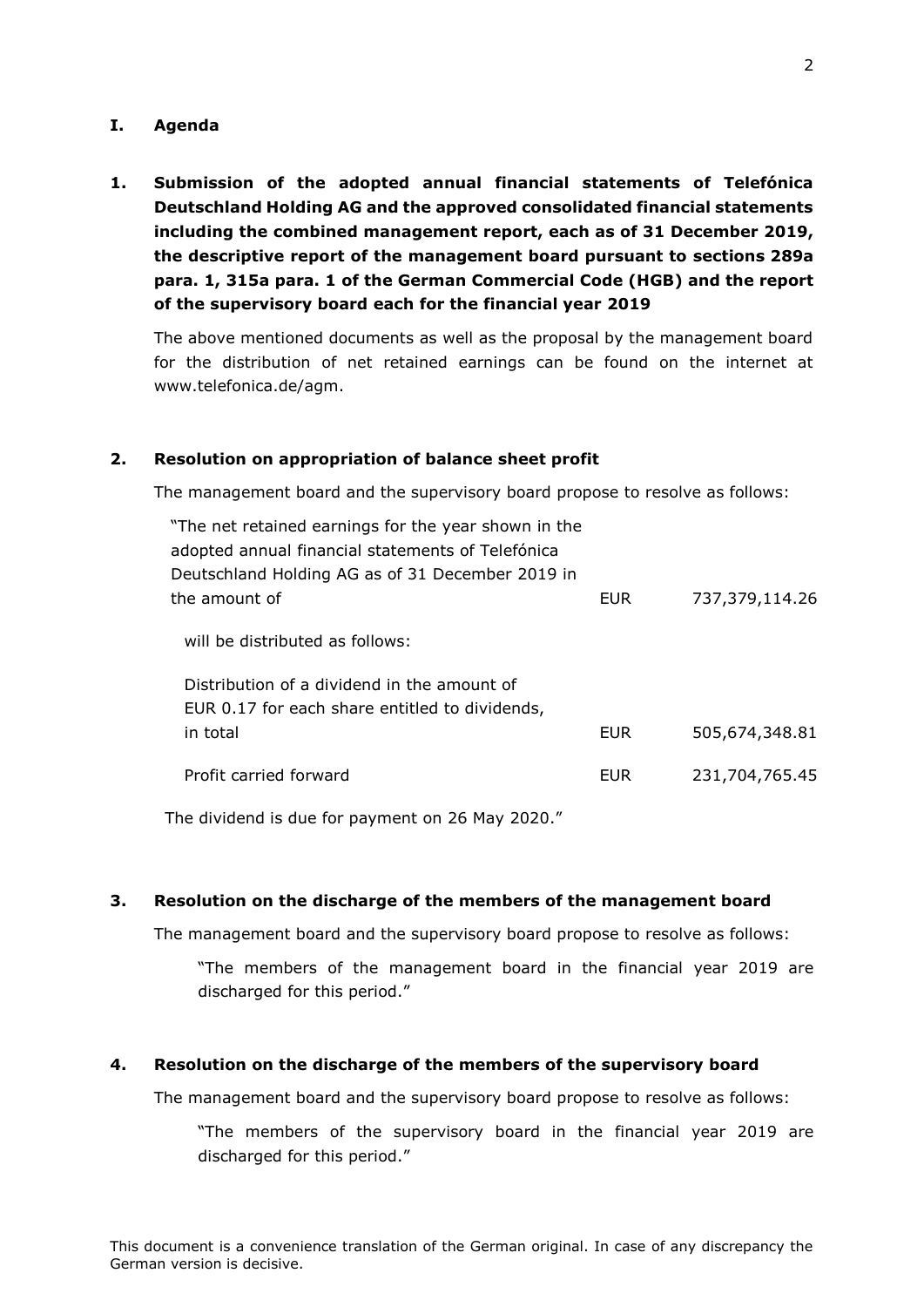**5. Resolution on the appointment of the auditor and the group auditor for the financial year 2020, as well as the auditor for a potential review of the halfyear financial report for the first six months of the financial year 2020 and any other potential interim financial information** 

The supervisory board proposes, at the recommendation of its audit committee, to pass the following resolutions:

- "a) PricewaterhouseCoopers GmbH Wirtschaftsprüfungsgesellschaft with its registered seat in Frankfurt am Main (Munich office), is appointed as auditor and group auditor for the financial year 2020, as auditor for a potential review of the condensed financial statements and interim management report contained in the half-year financial report as of 30 June 2020 and as auditor for a potential review of potential additional interim financial information pursuant to section 115 para. 7 German Securities Trading Act (WpHG) for the financial year 2020."
- "b) PricewaterhouseCoopers GmbH Wirtschaftsprüfungsgesellschaft with its registered seat in Frankfurt am Main (Munich office), is appointed as auditor for a potential review of potential additional interim financial information pursuant to section 115 para. 7 German Securities Trading Act (WpHG) for the financial year 2021, if such review is conducted before the next general meeting."

The audit committee has stated that its recommendation is free from improper influence by a third party and that no clause restricting the choice within the meaning of Article 16 para. 6 of the Auditor Regulation (Regulation (EU) No. 537/2014 of the European Parliament and the Council of 16 April 2014 on specific requirements regarding statutory audit of public-interest entities and repealing Commission Decision 2005/909/EC) has been imposed upon it.

# **6. Election to the supervisory board**

Ms Laura Abasolo García de Baquedano, who had been elected as shareholder representative to the supervisory board by the general meeting on 9 May 2017, resigned from office with effect from the end of 31 March 2020. Ms Laura Abasolo García de Baquedano had been elected as shareholder representative to the supervisory board until the end of the general meeting resolving on the discharge for the financial year 2021. By order of the Local Court of Munich dated 25 February 2020, Mr Peter Löscher was appointed as shareholder representative to the supervisory board of the Company in place of the resigned Ms Laura Abasolo García de Baquedano with effect from 1 April 2020. Since 2 April 2020 Mr Löscher is chairman of the supervisory board of Telefónica Deutschland Holding AG.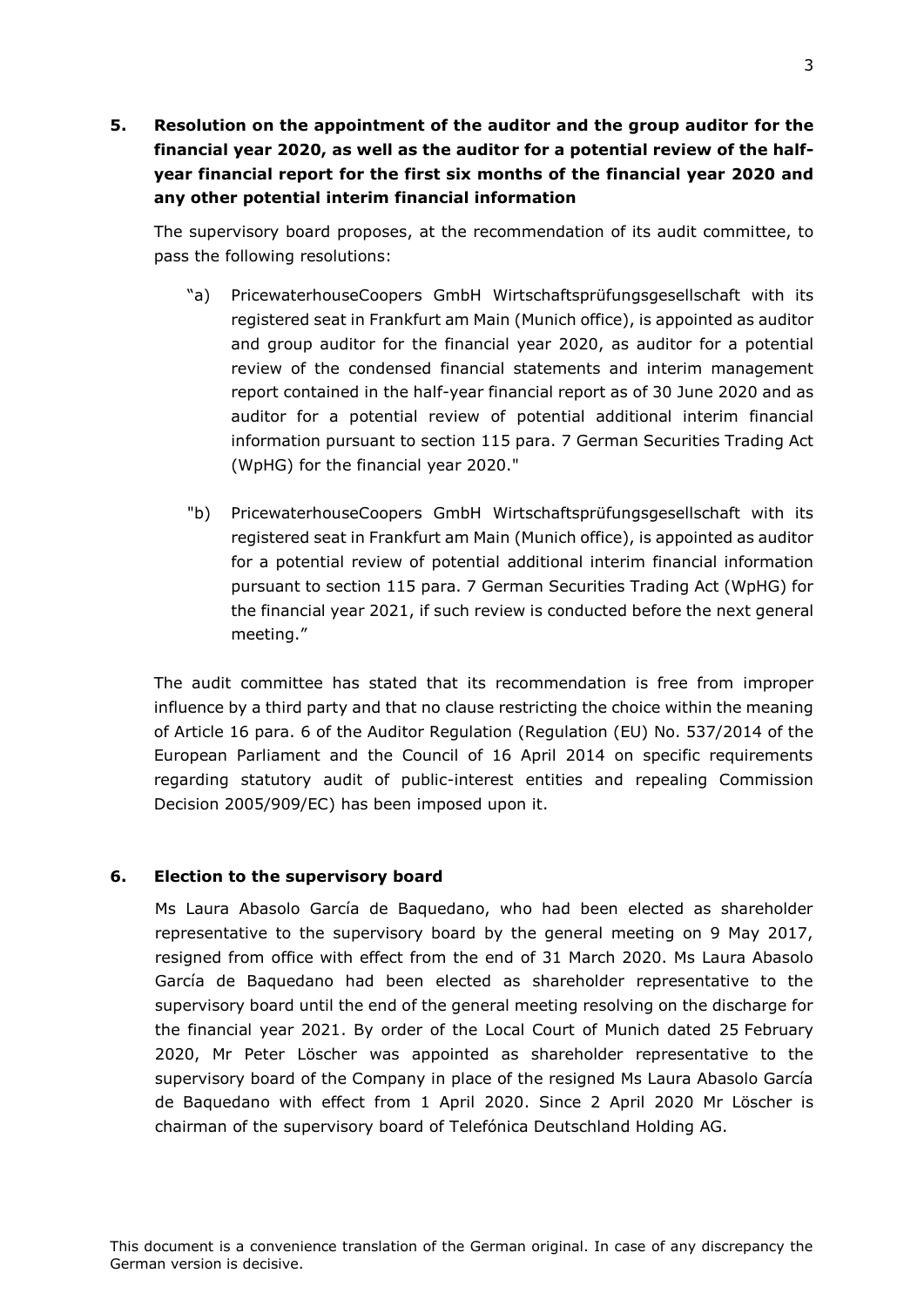Mr Peter Löscher is now to be elected as shareholder representative to the supervisory board of the Company by the annual general meeting.

Pursuant to section 11 para. 1 of the Articles of Association the supervisory board of Telefónica Deutschland Holding AG has 16 members, and is pursuant to sections 96 para. 1 and para. 2, 101 para. 1 German Stock Corporation Act (AktG) in conjunction with section 7 para. 1 German Co-Determination Act (MitbestG) of 4 May 1976 composed of eight members who are elected by the general meeting and eight members who are elected by the employees and at least of 30% women and 30% men. In principle, the minimum gender quota has to be fulfilled by the supervisory board as a whole. The shareholder representatives objected to the joint fulfilment of the quota pursuant to section 96 para. 2 sentence 3 German Stock Corporation Act (AktG). Therefore, the minimum quota for this election has to be fulfilled separately by the shareholder representatives and the employee representatives and corresponds to at least two women and at least two men for each side.

At the time of the announcement of the convening of this annual general meeting, three shareholder representatives are women and five shareholder representatives are men. On the basis of separate fulfilment, the minimum gender quota is thus fulfilled by the shareholder representatives and would continue to be fulfilled after the election of the proposed candidate.

If a supervisory board member elected by the general meeting resigns from the supervisory board before the end of his or her term of office, a successor shall be elected pursuant to section 11 para. 2 sentence 3 of the Articles of Association for the remainder of the term of office of the resigned supervisory board member, unless the general meeting resolves on a different term of office.

The supervisory board proposes to pass the following resolution:

"Mr Peter Löscher,

with residence in Munich, Germany,

chairman of the Board of Directors (non-executive) of Sulzer AG, Winterthur, Switzerland,

is elected as shareholder representative to the supervisory board of Telefónica Deutschland Holding AG.

The election will take effect at the end of the general meeting on 20 May 2020 for the remaining term of office of the resigned member of the supervisory board Laura Abasolo García de Baquedano, i.e. until the end of the general meeting which passes the resolution on the discharge for the financial year 2021."

The above proposal for election is based on the recommendation of the supervisory board nomination committee. It takes into account the objectives set by the supervisory board with respect to its composition and the competence profile for the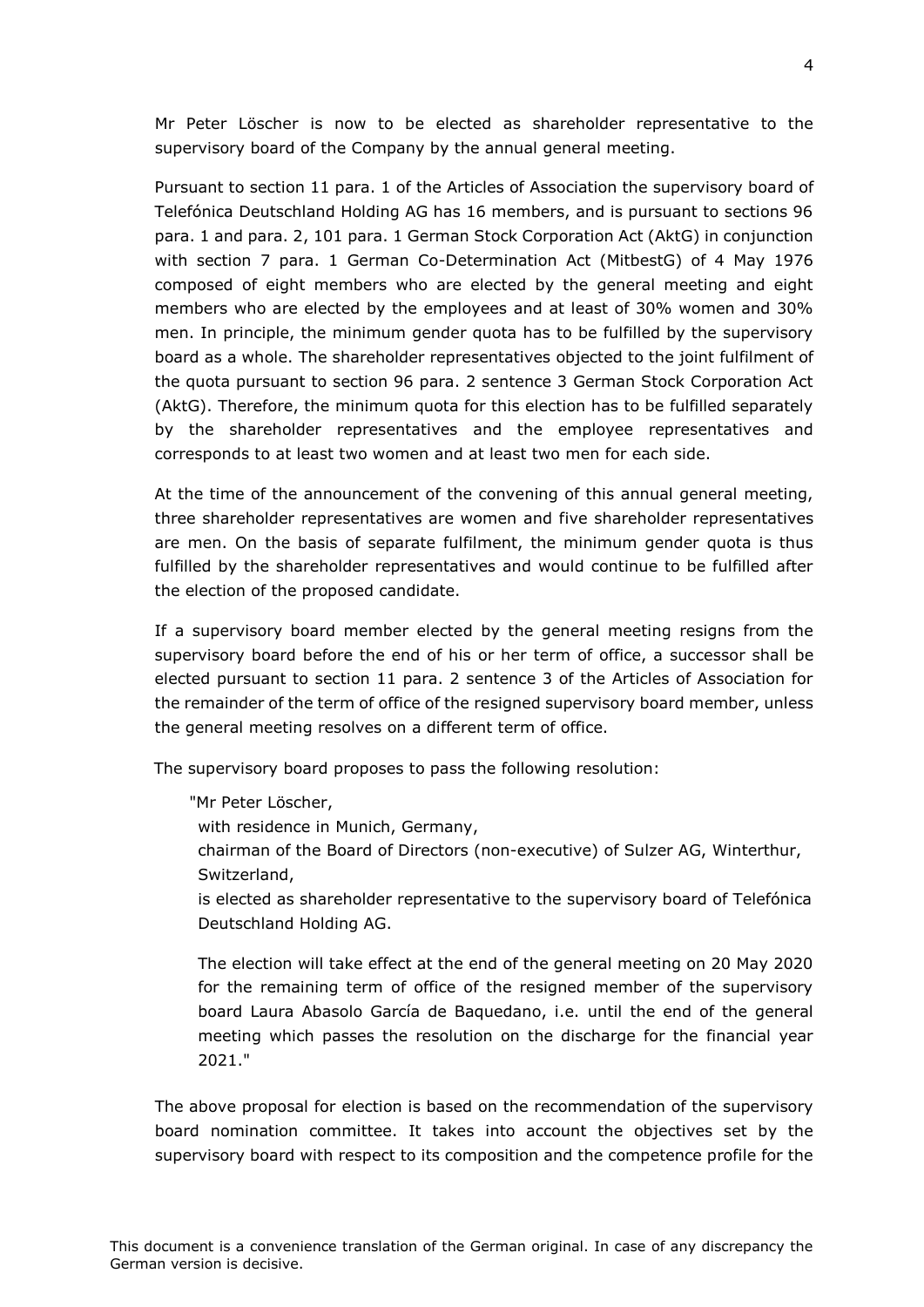entire supervisory board drawn up by the supervisory board; it is also in line with the diversity concept pursued by the Company.

It is planned to re-elect Mr Löscher as chairman of the supervisory board in the event of his election by the general meeting.

The Curriculum Vitae of Mr Löscher, which provides information in particular on relevant knowledge, skills and professional experience, is available to the shareholders from the day on which the general meeting is convened under www.telefonica.de/agm. In his assessment, Mr Löscher has sufficient time to perform his duties on the supervisory board of Telefónica Deutschland Holding AG.

# **Information pursuant to section 125 para. 1 sentence 5 German Stock Corporation Act (AktG)**

Mr Peter Löscher is at the time of this notification of convention of this annual general meeting not a member of any legally required supervisory boards, but a member of the following comparable German or foreign supervisory bodies of business enterprises:

- chairman of the Board of Directors (non-executive) of Sulzer AG, Winterthur, Switzerland;
- independent non-executive member of the Board of Directors of Telefónica, S.A., Madrid, Spain;
- non-executive member of the Board of Directors of Thyssen-Bornemisza Group AG, Zurich, Switzerland;
- non-executive director of Doha Venture Capital LLC, Doha, Qatar.

Further, Mr Peter Löscher is to be elected member of the supervisory board of Koninklije Philips N.V., Amsterdam, The Netherlands, (comparable foreign supervisory body of a business enterprise) at the annual general meeting of Koninklije Philips N.V. this year.

## **Information pursuant to the recommendations of the German Corporate Governance Code**

The information deemed relevant by the supervisory board for this election relating to the personal and business relationships of the proposed candidate to the Company, the corporate bodies of the Company and any shareholder holding a significant interest in the Company is disclosed as follows:

Mr Peter Löscher is an independent non-executive member of the Board of Directors as well as chairman of the Audit and Control Committee, a member of the Strategy and Innovation Committee and a member of the Nominating, Compensation and Corporate Governance Committee of Telefónica, S.A., Madrid, Spain, the indirect majority shareholder of Telefónica Deutschland Holding AG. Mr Löscher also holds shares in Telefónica, S.A., Madrid, Spain.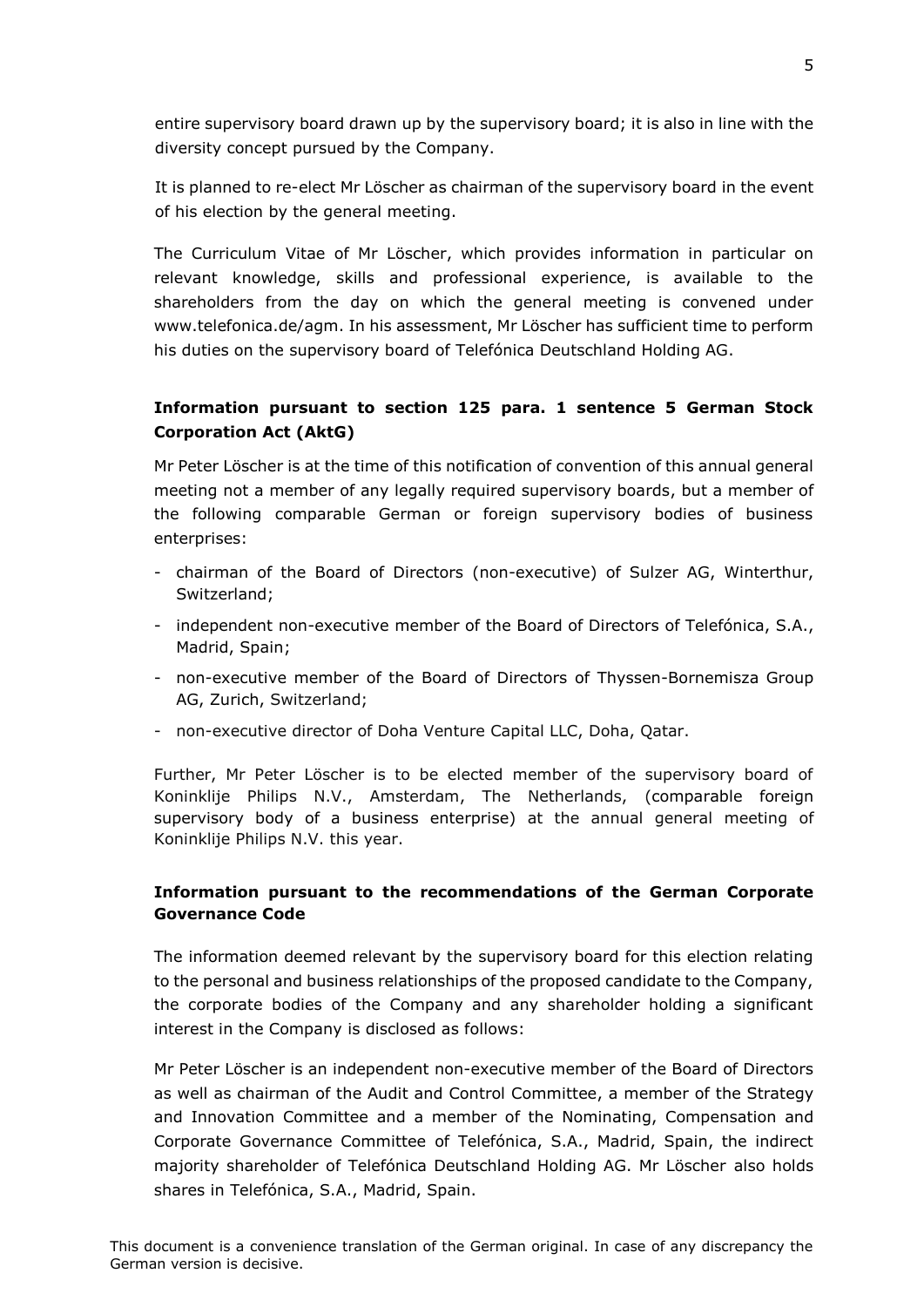# **7. Resolution on the amendment of the remuneration of the supervisory board and the corresponding revision of section 20 of the Articles of Association ("Supervisory Board Remuneration")**

The current remuneration of the supervisory board is stipulated in section 20 of the Articles of Association of the Company. Since being established as a stock corporation, there has been no change to the remuneration of the supervisory board. Against the background of constantly increasing demands on the controlling and advising activities of the supervisory board and in view of the remuneration of the supervisory boards of comparable companies, the supervisory board shall receive from financial year 2020 onwards a remuneration with orientation towards what is customary in the market and is at the same time modest.

From financial year 2020 onwards, the members of the supervisory board shall receive a fixed remuneration in the amount of EUR 30,000.00 (currently: EUR 20,000.00) for each full financial year of their membership in the supervisory board.

The remuneration of the chairman of the supervisory board shall be EUR 100,000.00 p.a. (currently: EUR 80,000.00) considering the additional work load compared to ordinary members of the supervisory board. The deputy chairman shall receive EUR 50,000.00 p.a. (currently: EUR 40,000.00).

Furthermore, the remuneration of the supervisory board members for their service on the key committees which meet regularly (Audit Committee and Remuneration Committee) shall be adjusted to take into account in an appropriate manner the importance and the time commitment of committee work as also recommended by the German Corporate Governance Code. Therefore, from financial year 2020 onwards, the members of the supervisory board shall receive an additional EUR 10,000.00 p.a. for their service on the Audit Committee and an additional EUR 7,500.00 p.a. for their service on the Remuneration Committee; the chairman of the Remuneration Committee shall receive additionally to the fixed remuneration EUR 13,000.00 p.a.. The chairman of the Audit Committee shall receive additionally to the fixed remuneration EUR 45,000.00 p.a., i.e. in total EUR 75,000.00 p.a (currently: EUR 70,000.00).

The management board and the supervisory board propose to resolve as follows:

"Section 20 of the Articles of Association ("Supervisory Board Remuneration") is amended as follows:

# *"§ 20 Remuneration of the Supervisory Board*

*(1) Beginning with the financial year 2020 each member of the Supervisory Board receives a fixed annual remuneration in the amount of EUR 30,000.00, the Chairman of the Supervisory Board receives EUR 100,000.00 and his deputy EUR 50,000.00.*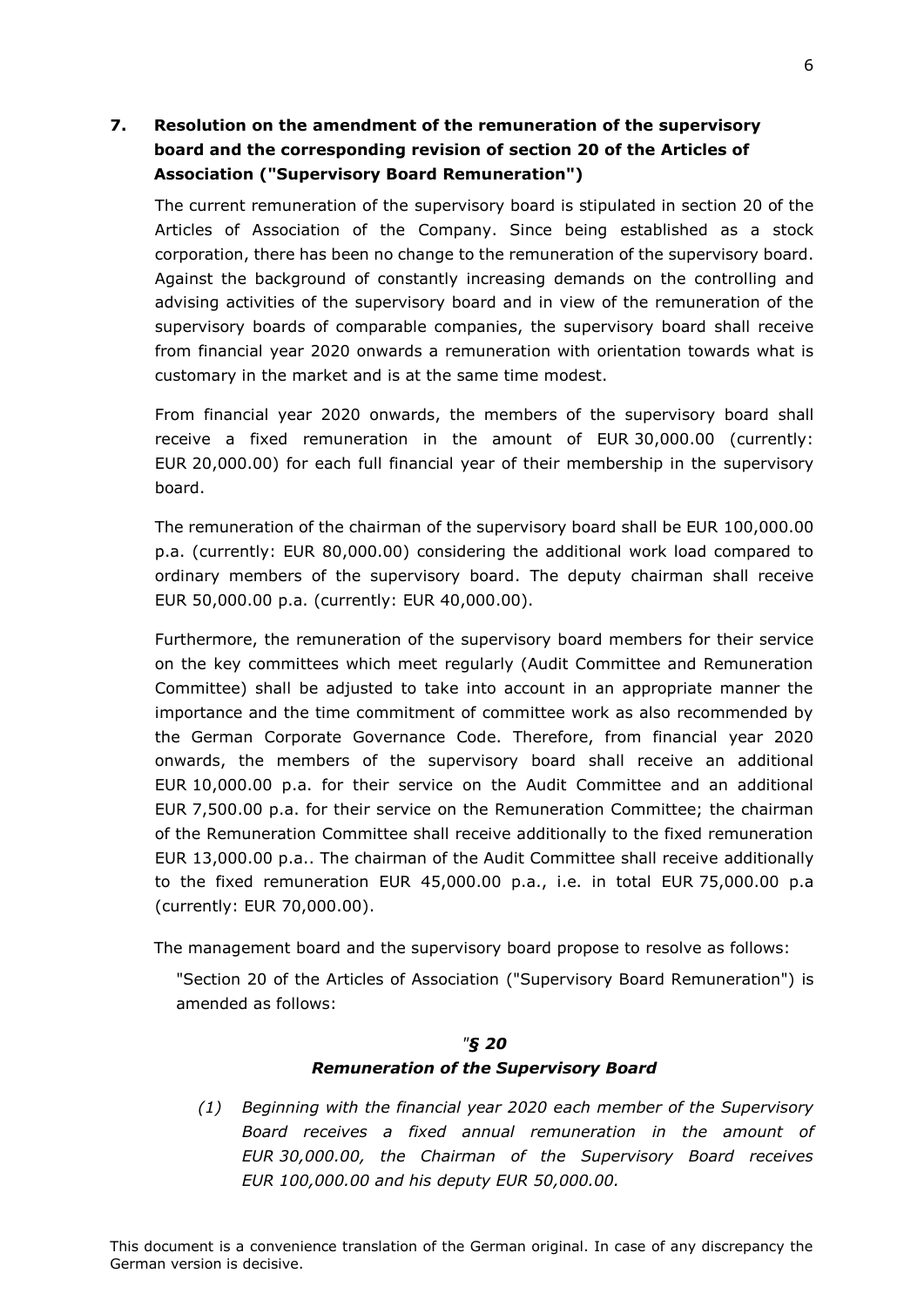- *(2) For their activities in the committees of the Supervisory Board, the Supervisory Board members receive additionally per financial year:*
	- *a) the Chairman of the Audit Committee EUR 45,000.00 unless the Chairman of the Supervisory Board chairs the Audit Committee; each other member of the Audit Committee EUR 10,000.00;*
	- *b) the Chairman of the Remuneration Committee EUR 13,000.00, each other member of the Remuneration Committee EUR 7,500.00.*
- *(3) The remuneration pursuant to sub-clauses (1) and (2) shall be due for payment four weeks after the end of the financial year.*
- *(4) Supervisory Board members who belong to the Supervisory Board or any committee or who chair the Supervisory Board or any committee for only part of the financial year shall receive in each case the remuneration pro rata temporis.*
- *(5) Each member of the Supervisory Board shall be reimbursed for expenses incurred in the performance of his or her duties. In addition, the members of the Supervisory Board shall be reimbursed for any value added tax payable on the reimbursement of expenses or on the remuneration of the Supervisory Board to the extent that they are entitled to invoice the Company for value added tax separately and exercise this right.*
- *(6) The Company may conclude a pecuniary loss liability insurance policy (D&O insurance) for the benefit of the members of the Supervisory Board at normal and reasonable market conditions, which covers the statutory liability arising from the Supervisory Board activity."*"

## **8. Resolution on further amendments of the Articles of Association**

Some sections of the Company's Articles of Association are to be adapted to current practice or for the sake of clarification (see resolution proposal below under a)); in addition, the Company is to be granted more flexibility in selecting the location of the general meeting (see resolution proposal below under b)). Further, as a result of the German Act Implementing the Second Shareholders' Rights Directive (*Gesetz zur Umsetzung der zweiten Aktionärsrechterichtlinie - ARUG II*), which came into force on 1 January 2020, certain provisions in the Company's Articles of Association will become obsolete or be replaced by a statutory provision as of 3 September 2020 and are therefore to be deleted (see resolution proposal below under c)).

#### Regarding resolution proposal 8 a):

In section 8 para. 2 of the Articles of Association, the right of the supervisory board to issue rules of procedure for the management board shall be clarified.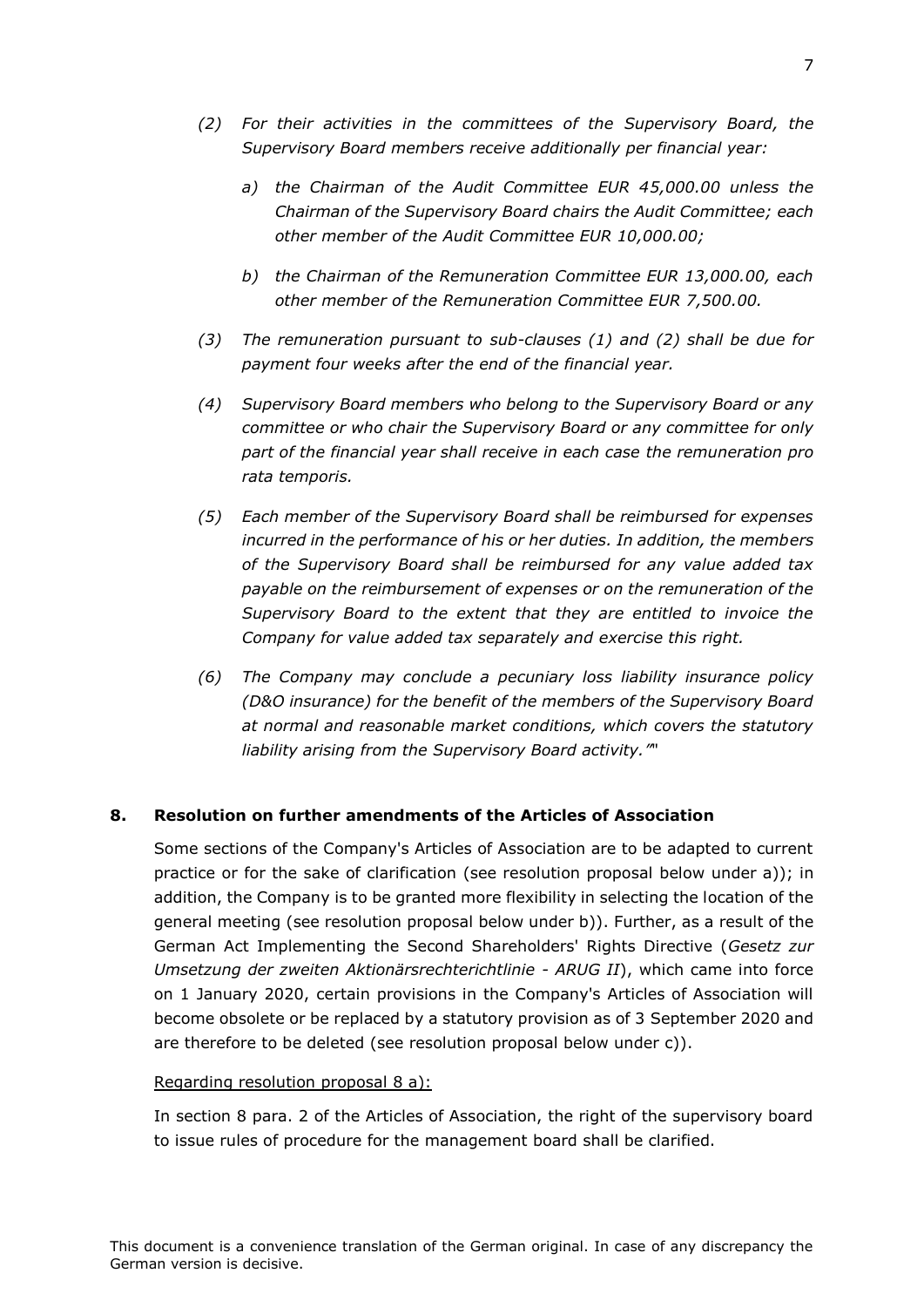With regard to the convening of meetings of the supervisory board, section 14 para. 2 of the Articles of Association shall no longer provide for the convening of meetings by telex, telegram or fax, as these are no longer customary in practice of the supervisory board of Telefónica Deutschland Holding AG. The same applies to the passing of resolutions of the supervisory board outside of meetings by fax pursuant to section 15 para. 3 of the Articles of Association. On the other hand, section 14 para. 5 of the Articles of Association shall clarify that supervisory board meetings may also be held in the form of a combination of a video and telephone conference. With regard to the determination of the majority for supervisory board resolutions, it should be clarified in section 15 para. 4 of the Articles of Association that abstentions and supervisory board members who are subject to a voting ban, i.e. who cannot cast a vote, are not counted.

Section 17 para. 2 of the Articles of Association is to be deleted, as the provisions contained therein regarding a catalogue of measures requiring approval are essentially already contained in section 10 para. 2 of the Articles of Association. A subsequent editorial amendment is provided for in section 18 para. 4 of the Articles of Association. In addition, it is to be clarified in section 23 para. 3 of the Articles of Association that the issue of admission tickets is not a mandatory requirement.

#### Regarding resolution proposal 8 b):

In view of the limited availability of premises for general meetings on certain dates in Munich, section 21 of the Articles of Association is intended to give the Company more flexibility with regard to the choice of the location of the general meeting and to allow the general meeting to be held within a radius of 50 km around the town where the Company's registered office is located if necessary.

#### Regarding resolution proposal 8 c):

As a result of ARUG II, the option to restrict the transmission of the notifications pursuant to section 125 para. 2 sentence 1 German Stock Corporation Act (AktG) in the Articles of Association to electronic communication as provided for in section 125 para. 2 sentence 2 German Stock Corporation Act (AktG) will be deleted with effect from 3 September 2020; as a result section 3 para. 2 sentences 2 and 3 of the Articles of Association will become obsolete and should be deleted. The notification of an electronic address for the share register entry provided for in section 5 para. 3 sentence 3 of the Articles of Association will be part of the legal requirements as of 3 September 2020, so that a provision in the Articles of Association can be deleted. The provision contained in section 5 para. 4 of the Articles of Association regarding the significance of the share register entry is amended by ARUG II with effect from 3 September 2020 and can be found in the German Stock Corporation Act, so that a corresponding provision in the Articles of Association is not necessary.

The management board and the supervisory board propose to resolve as follows:

"a) The Articles of Association of the Company shall be amended as follows: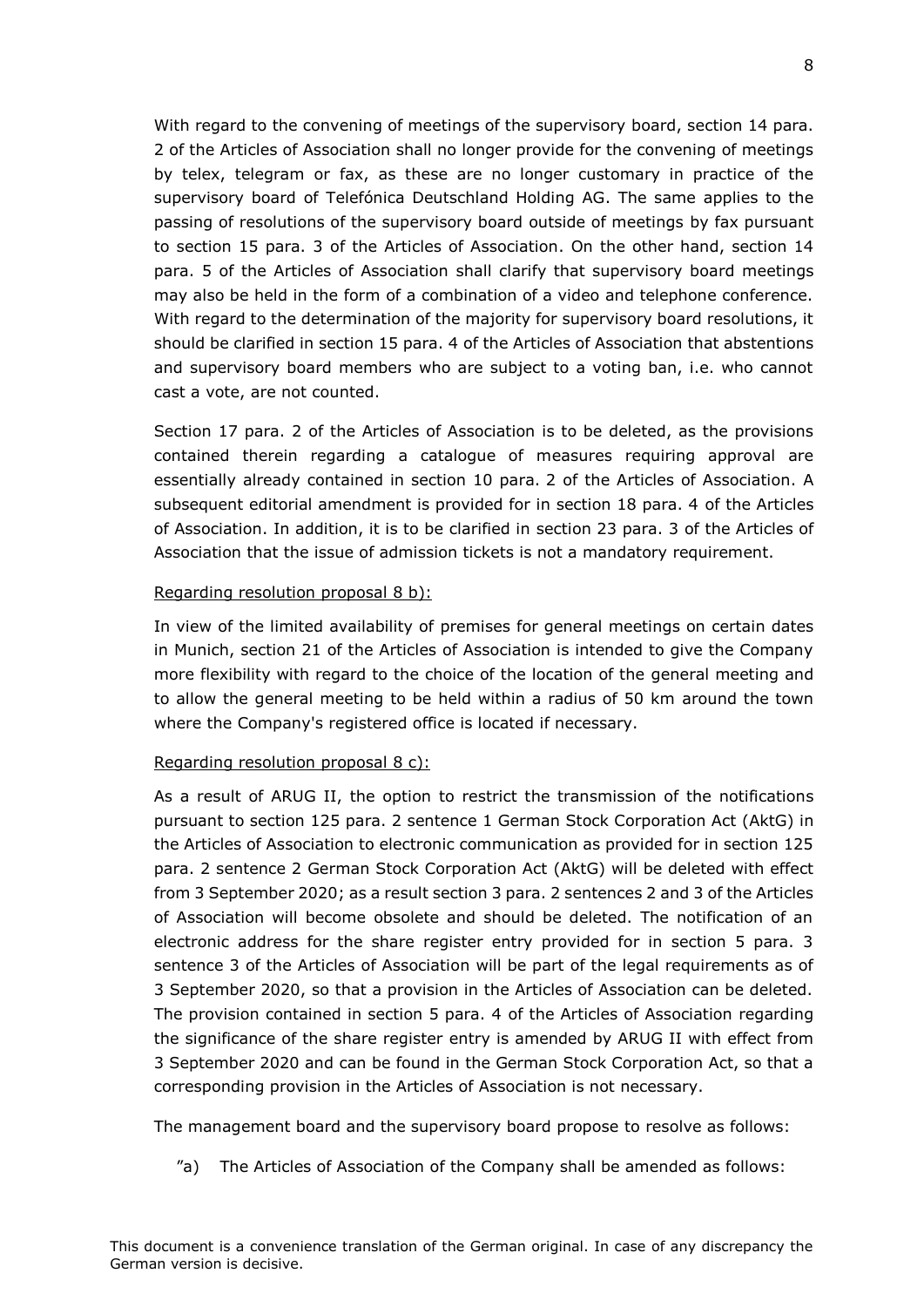- aa) Section 8 para. 2 of the Articles of Association is revised as follows:
	- *"(2) The Management Board may adopt By-laws for itself by unanimous resolution with the approval of the Supervisory Board to the extent the Supervisory Board has not exercised its right to issue such By-laws."*
- bb) Section 14 para. 2 sentence 2 of the Articles of Association is revised as follows:

"*The Meeting may be convened in writing, by telephone, e-mail or by other electronic communication means."*

cc) Section 14 para. 5 sentence 1 of the Articles of Association is revised as follows:

"*Meetings of the Supervisory Board may be held in the form of telephone or video conferences or combinations thereof at the direction of the Chairman; there shall be no right to object pursuant to § 108 (4) Stock Corporation Act.*"

- dd) In section 15 para. 3 sentence 1 of the Articles of Association the word "*fax*" is deleted.
- ee) In section 15 para. 4 of the Articles of Association the following new sentence 2 shall be added:

"*Abstentions and members of the Supervisory Board who are subject to voting bans are not counted when calculating the majority*."

The current sentences 2 to 6 become sentences 3 to 7.

- ff) Section 17 para. 2 of the Articles of Association is deleted without replacement. The current section 17 para. 3 of the Articles of Association becomes section 17 para. 2.
- gg) Section 18 para. 4 of the Articles of Association is revised as follows:
	- *"(4) For the inner working of the committees, § 15, § 16 and § 17 sub-clause (1) shall apply accordingly.*"
- hh) Section 23 para. 3 of the Articles of Association is amended as follows:
	- *"(3) The further details concerning the notice of attendance and, if applicable, the issue of entrance tickets for the General Meeting shall be stated in the notice of the General Meeting"."*
- "b) Section 21 of the Articles of Association ("Venue of the General Meeting") shall be revised as follows: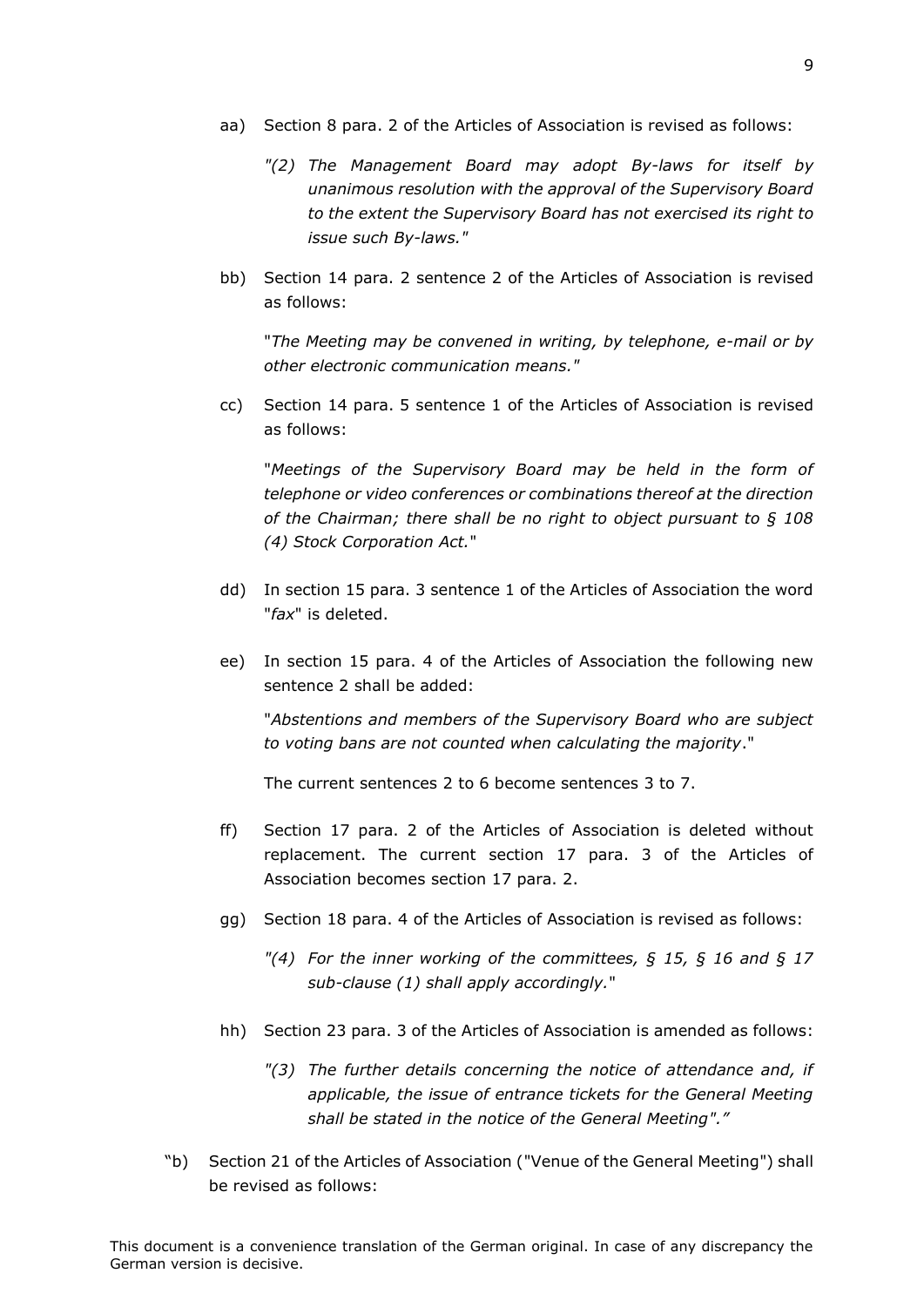*"The General Meeting of the Company shall be held in the town where the Company's registered office is located, in a town in Germany with more than 100,000 inhabitants or in another town within a radius of 50 km around the town where the Company's registered office is located."*"

- "c) With respect to ARUG II the Articles of Association shall be further amended as follows:
	- aa) Section 3 para. 2 sentences 2 and 3 of the Articles of Association are deleted without replacement.
	- bb) Section 5 para. 3 sentence 3 of the Articles of Association is deleted without replacement.
	- cc) Section 5 para. 4 of the Articles of Association is deleted without replacement. Section 5 para 5 of the Articles of Association becomes section 5 para. 4 of the Articles of Association.

The management board is instructed to apply for registration of the above amendments of the Articles of Association under letter c) in the commercial register only after 3 September 2020."

As a service to our shareholders a mark up version of the Articles of Association is available on the internet at www.telefonica.de/agm.

# **II. Further Information**

## **Total number of share and voting rights**

The share capital of Telefónica Deutschland Holding AG amounts to EUR 2,974,554,993.00 and is divided into 2,974,554,993 non-par value shares. The total number of shares and voting rights amounts to 2,974,554,993. The Company does not hold any own shares. These figures relate to the date of publication of this invitation in the Federal Gazette (*Bundesanzeiger*).

## **Notes on the conduct of the virtual annual general meeting**

The management board has decided, with the approval of the supervisory board, to hold the annual general meeting of the Company on 20 May 2020 as a virtual general meeting in accordance with section 1 para. 2 of the Covid-19-AuswBekG without the physical presence of the shareholders and their proxies.

The shareholders and their proxies (with the exception of the proxies nominated by the Company) may therefore not physically attend the annual general meeting. The entire annual general meeting will be transmitted for registered shareholders of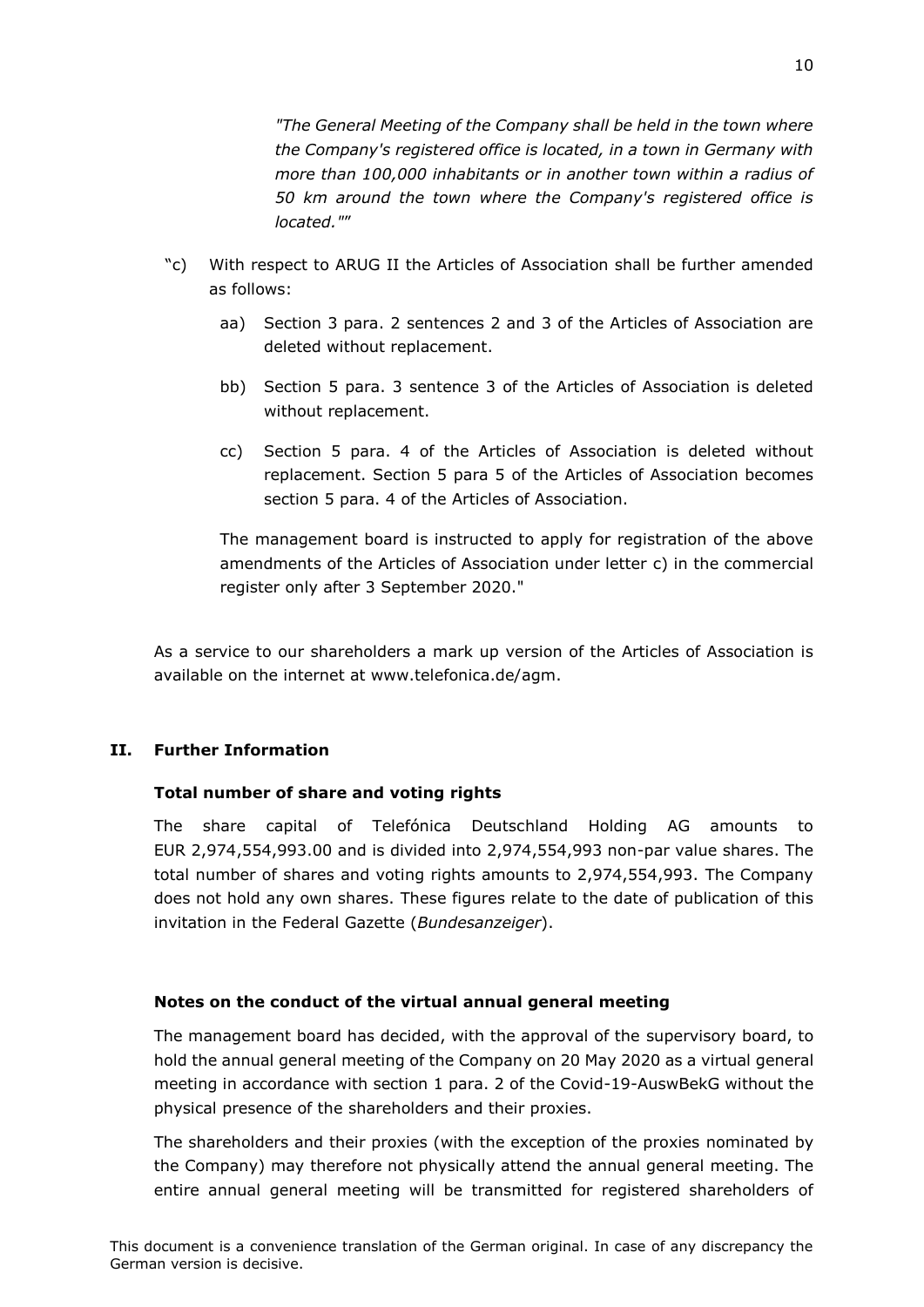Telefónica Deutschland Holding AG or their proxies in accordance with the following provisions on 20 May 2020 from 10.00 a.m. (CEST) live on the internet in the password protected **internet service for the annual general meeting** on the Company's website at

#### **www.telefonica.de/agm**

in picture and sound. The voting rights of shareholders or their proxies are exercised exclusively by way of postal vote (*Briefwahl*) or by granting power of attorney to the proxies nominated by the Company.

Via the password protected **internet service for the annual general meeting**, shareholders (and their proxies, if applicable) can in accordance with the following provisions, among other things, register for the annual general meeting, exercise their voting rights by electronic postal vote, grant powers of attorney to third parties and issue powers of attorney and instructions to the proxies nominated by the Company, submit questions or declare objections to be recorded in the minutes. To use the password protected **internet service for the annual general meeting** an access authorization is required. Details can be found below in the section "Conditions for attending the virtual annual general meeting and for exercising voting rights".

# **Conditions for attending the virtual annual general meeting and for exercising voting rights**

Only those shareholders who have registered for attendance in due time and who are registered in the shareholders' register for the registered shares on the date of the registration deadline, i.e. 24:00 (midnight) CEST on 13 May 2020 are entitled to attend the virtual annual general meeting and exercise their voting rights.

The registration must be received by Telefónica Deutschland Holding AG at the following address no later than 24:00 (midnight) CEST on 13 May 2020:

Telefónica Deutschland Holding AG c/o Better Orange IR & HV AG Haidelweg 48 81241 Munich Germany or e-mail: telefonica@better-orange.de or electronically by using the password protected **internet service for the annual general meeting** at **www.telefonica.de/agm**

To facilitate the registration, a registration form will be sent to the shareholders together with the invitation to the virtual annual general meeting. This registration form is also available for download at www.telefonica.de/agm.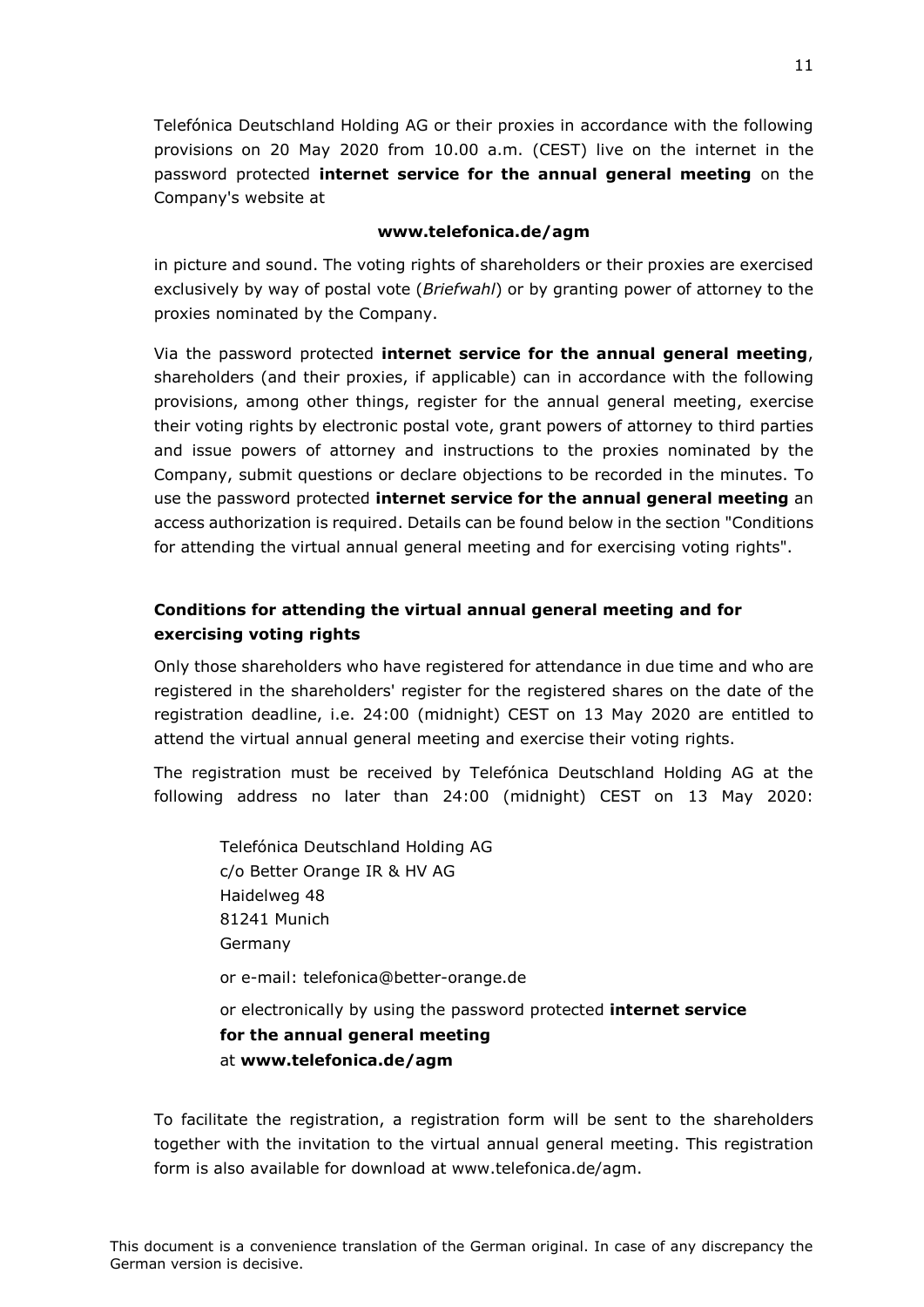For using the password protected **internet service for the annual general meeting** at www.telefonica.de/agm an access authorization is required. Shareholders who are entered in the Company's share register no later than 8 May 2020, 0:00 hours (CEST), will be sent their individual access data (shareholder number and access password) together with the invitation to the virtual annual general meeting. However, for shareholders registered in the share register after this date, the options otherwise available for registration for the virtual annual general meeting (to abovementioned postal address or email address) until the registration deadline on 13 May 2020, 24:00 hours (CEST), will be available. The individual access data for the password protected internet service for the annual general meeting will be sent to these shareholders after receipt of the registration by the Company.

In relation to the Company, only those persons are considered shareholders who are entered as such in the share register. Accordingly, the right to participate in the virtual annual general meeting and the number of voting rights to which a shareholder is entitled in the virtual annual general meeting is determined by the status of the share register on the day of the virtual annual general meeting. For technical reasons, however, on the day of the virtual annual general meeting and in the last six days prior to the day of the virtual annual general meeting, i.e. from 14 May 2020, 0:00 hours (CEST), up to and including 20 May 2020, 24:00 hours (CEST), no deletions and entries will be made in the share register (so-called re-registration stop). Therefore, the registration status of the share register on the day of the virtual annual general meeting corresponds to the status at the end of the registration deadline day, 13 May 2020, 24:00 hours (CEST). Trading in shares is not limited, the shares are not blocked due to the re-registration stop.

Intermediaries, shareholders' associations and voting right advisors, as well as persons treated as such pursuant to section 135 para. 8 German Stock Corporation Act (AktG), may only exercise the voting rights for shares as the holders of which they are entered in the share register but which do not belong to them, on the basis of an authorization. Further details are regulated by section 135 German Stock Corporation Act (AktG).

Since shareholders and their proxies (with the exception of the proxies nominated by the Company) cannot physically attend the annual general meeting, there is no need to issue and send admission tickets.

#### **Procedure for casting votes by proxy**

Shareholders are entitled to vote by proxy, e.g. by an intermediary, a shareholders' association, or by any other person of their choice. Even in the case of a proxy, the shareholder or proxy must ensure registration in due time by the shareholder or proxy in accordance with the provisions set out above in the section "Conditions for attending the virtual annual general meeting and for exercising voting rights".

The grant and revocation of the proxy authorization as well as the evidence of proxy authorization to the Company must be provided in text form (section 126b German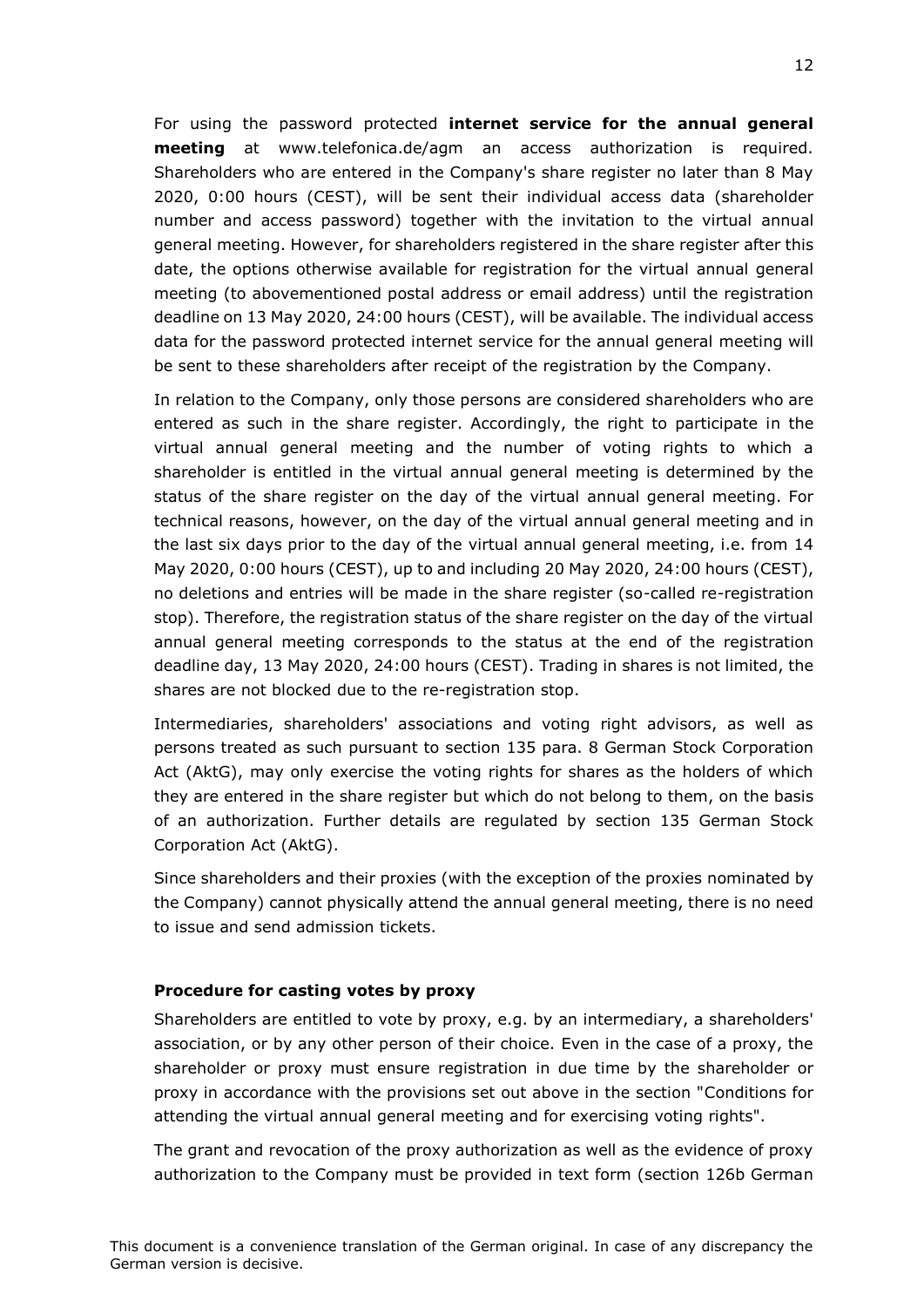Civil Code (BGB)), if neither an intermediary nor a shareholders' association, a voting rights advisor or any other person treated as such in accordance with section 135 para. 8 German Stock Corporation Act (AktG) are authorized to act as proxies.

The proxy can be declared to the person to be authorized or to the Company. A form that can be used to grant proxy will be sent to the shareholders together with the invitation to the virtual annual general meeting. Corresponding forms are also available for download at www.telefonica.de/agm.

The granting of a proxy by declaration to the Company or its revocation and the evidence of proxy authorization to the Company can be sent to the following postal address or email address:

Telefónica Deutschland Holding AG c/o Better Orange IR & HV AG Haidelweg 48 81241 Munich Germany

or e-mail: telefonica@better-orange.de

In addition, granting, revocation and evidence of proxy can also be made by using the password protected **internet service for the annual general meeting** at www.telefonica.de/agm. With regard to the individual access data (shareholder number and access password) required to use the password protected internet service for the annual general meeting, please refer to the section above "Conditions for participating in the virtual annual general meeting and for exercising voting rights".

Intermediaries, shareholders' associations, voting right advisors and other persons treated as such in accordance with section 135 para. 8 German Stock Corporation Act (AktG) may provide for different regulations regarding their own authorization. Section 135 of the German Stock Corporation Act (AktG) provides, among other things, that the proxy shall be granted to a specific proxy and shall be verifiably recorded by that proxy. The proxy statement must also be complete and may only contain declarations associated with the exercise of voting rights. Shareholders who wish to authorize an intermediary, a shareholders' association, a voting right advisor or any other person treated as such in accordance with section 135 para. 8 German Stock Corporation Act (AktG) are therefore asked to consult with the person to be authorized regarding the procedure for granting the proxy and the possibly required form of the proxy in good time.

Also authorized third parties cannot physically attend at the annual general meeting. However, they may exercise their voting rights by postal vote or by (sub)authorizing the proxies nominated by the Company.

We offer our shareholders or their proxies the opportunity to authorize a proxy nominated by the Company who is bound to voting instructions to exercise their voting rights. In this case, too, timely registration in accordance with the above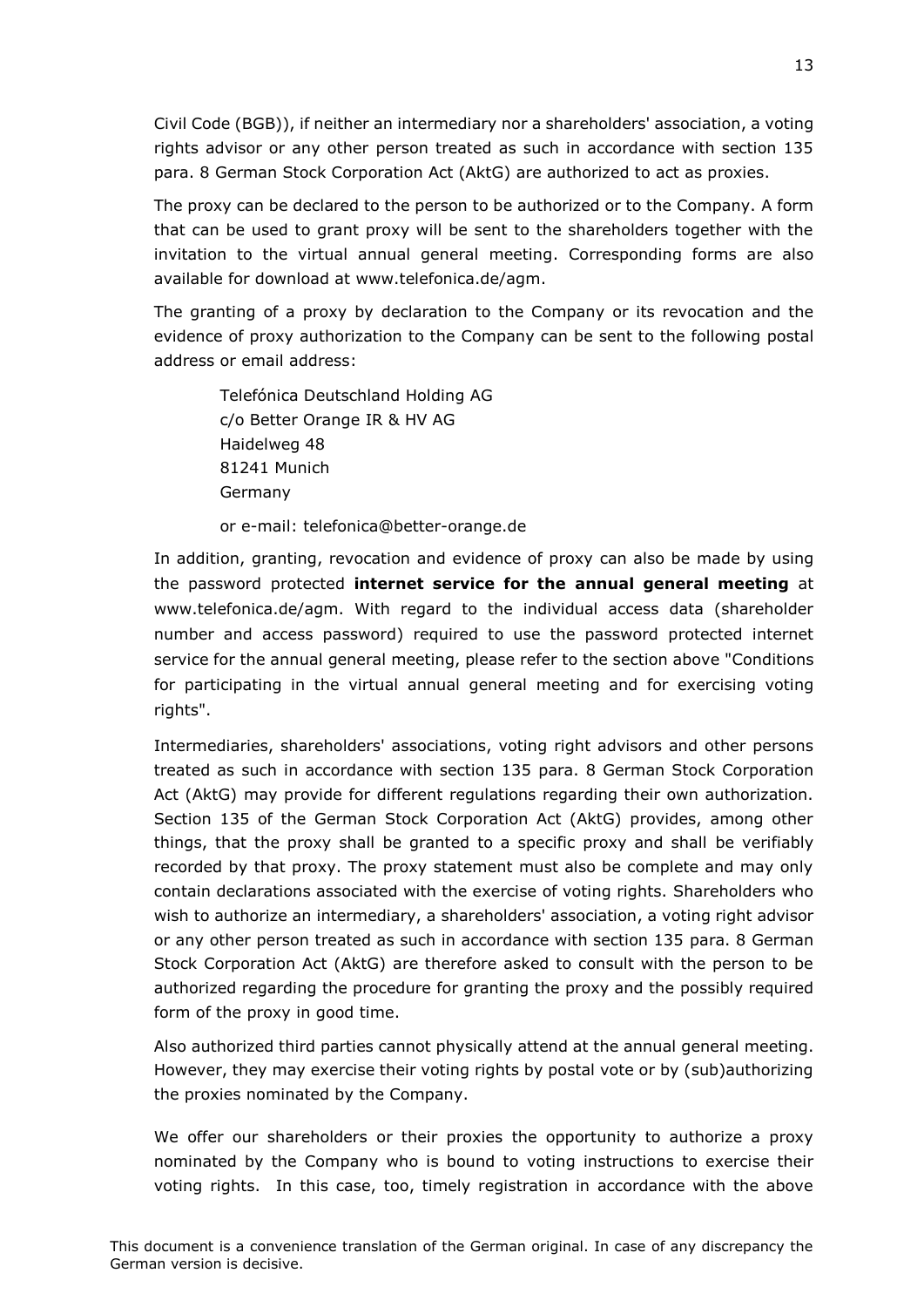section "Conditions for attending the virtual annual general meeting and for exercising voting rights" is required. A form that can be used for granting a proxy authorization and issuing instructions to the proxies nominated by the Company will be sent to the shareholders together with the invitation to the virtual general meeting. It is also available for download on the Company's website at www.telefonica.de/agm.

Authorizations and instructions to the proxies nominated by the Company may be sent by post or e-mail to the following address or e-mail address by no later than 19 May 2020, 24:00 CEST (time of receipt):

Telefónica Deutschland Holding AG c/o Better Orange IR & HV AG Haidelweg 48 81241 Munich Germany

or e-mail: telefonica@better-orange.de

In addition proxy authorizations and instructions to the proxies nominated by the Company can be issued electronically by using the password protected **internet service for the annual general meeting** at www.telefonica.de/agm. This possibility is available until the beginning of the voting procedure in the virtual annual general meeting on 20 May 2020. With regard to the individual access data (shareholder number and access password) required to use the password protected internet service for the annual general meeting, please refer to the section above headed "Conditions for participating in the virtual annual general meeting and for exercising voting rights".

For the revocation of the proxy authorization granted to proxies nominated by the Company or the amendment of instructions, the aforementioned information on the possibilities for transmission and the deadlines shall apply mutatis mutandis.

If the proxies nominated by the Company are authorized, they must in any case be given instructions for exercising the voting right. The proxies are obliged to vote in accordance with the instructions given to them. The proxies nominated by the Company will not accept any authorizations to file objections to resolutions of the annual general meeting, to exercise the right to ask questions or to make motions.

If an individual vote is taken on an agenda item without this having been communicated in advance of the virtual annual general meeting, an instruction on this agenda item as a whole shall also be deemed to be a corresponding instruction for each item of the individual vote.

## **Voting by postal vote**

Shareholders may also cast their votes by postal vote in writing or by means of electronic communication. This also requires timely registration for the virtual annual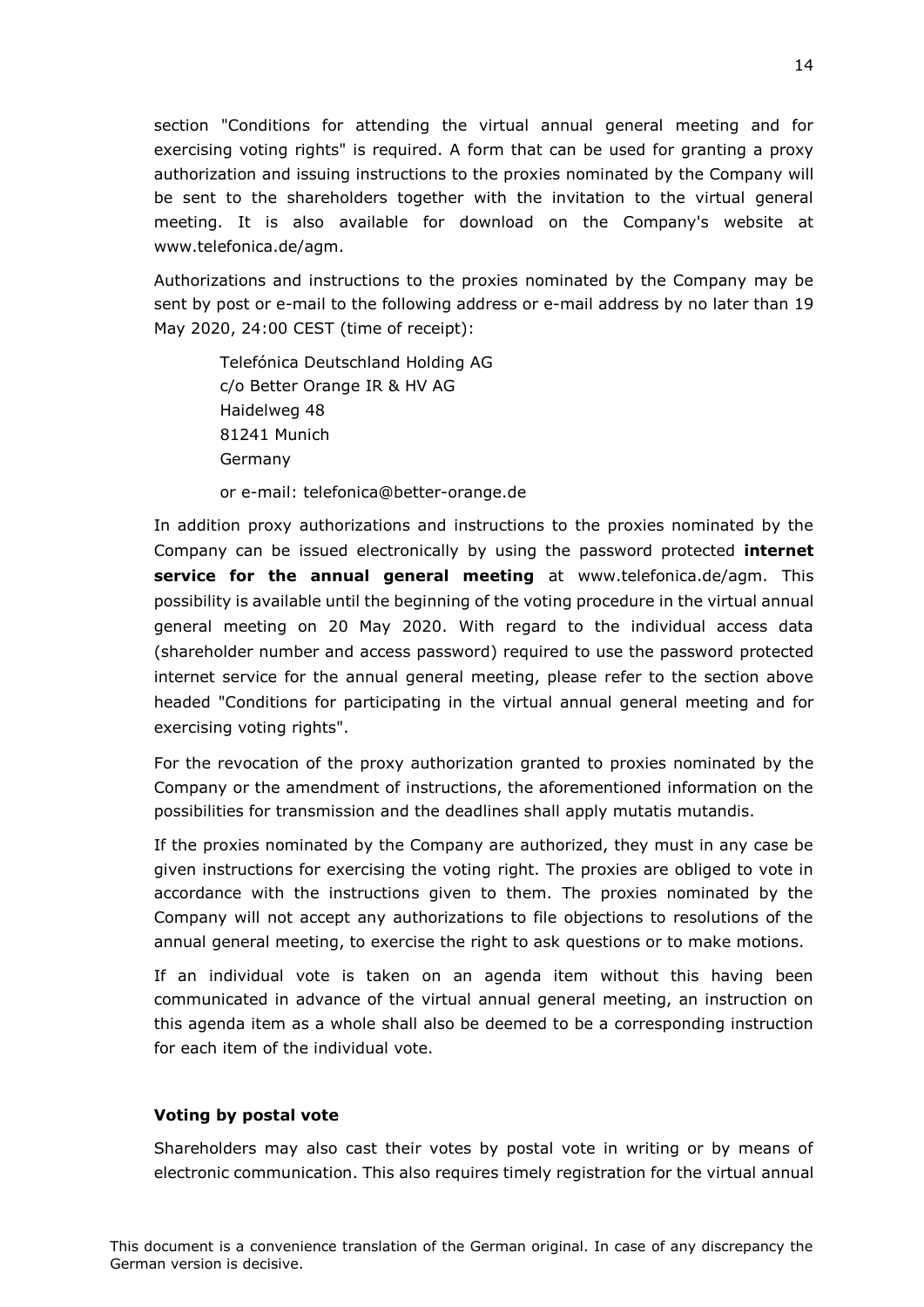general meeting in accordance with the provisions set out above in the section "Conditions for participating in the virtual annual general meeting and for exercising voting rights". A form that can be used for postal voting will be sent to shareholders together with the invitation to the virtual annual general meeting. It is also available for download at www.telefonica.de/agm.

Votes by postal vote may be cast by post or e-mail by no later than 19 May 2020, 24.00 (CEST) (time of receipt) to the following address or e-mail address:

Telefónica Germany Holding AG c/o Better Orange IR & HV AG Haidelweg 48 81241 Munich Germany or e-mail: telefonica@better-orange.de

Voting by postal vote can also be done electronically using the password protected **internet service for the annual general meeting** on the Company's website at www.telefonica.de/agm. This option for postal voting will be available until the start of voting at the virtual annual general meeting on 20 May 2020. With regard to the individual access details (shareholder number and access password) required to use the password protected internet service for the annual general meeting, please refer to the section "Conditions for attending the virtual annual general meeting and for exercising voting rights".

In the event of a revocation or a change in voting by postal vote, the above information on the options for transmission and the deadlines apply accordingly.

If an individual vote is taken on an agenda item without this having been communicated in advance of the virtual annual general meeting, a postal vote cast on this agenda item shall also be deemed to be a postal vote for each item of the individual vote.

Authorized intermediaries, shareholders' associations, voting right advisors or other persons treated as such pursuant to section 135 para. 8 German Stock Corporation Act (AktG) may also use postal voting.

# **Video and audio transmission of the annual general meeting on the internet**

Shareholders of Telefónica Deutschland Holding AG, who are registered for attendance, and their proxies can watch the entire annual general meeting on 20 May 2020 from 10:00 a.m. (CEST) live on the internet in sound and picture in the password protected **internet service for the annual general meeting** on the Company's website at

## **www.telefonica.de/agm**

To activate the internet transmission via the password protected internet service for the annual general meeting, timely registration for the virtual annual general meeting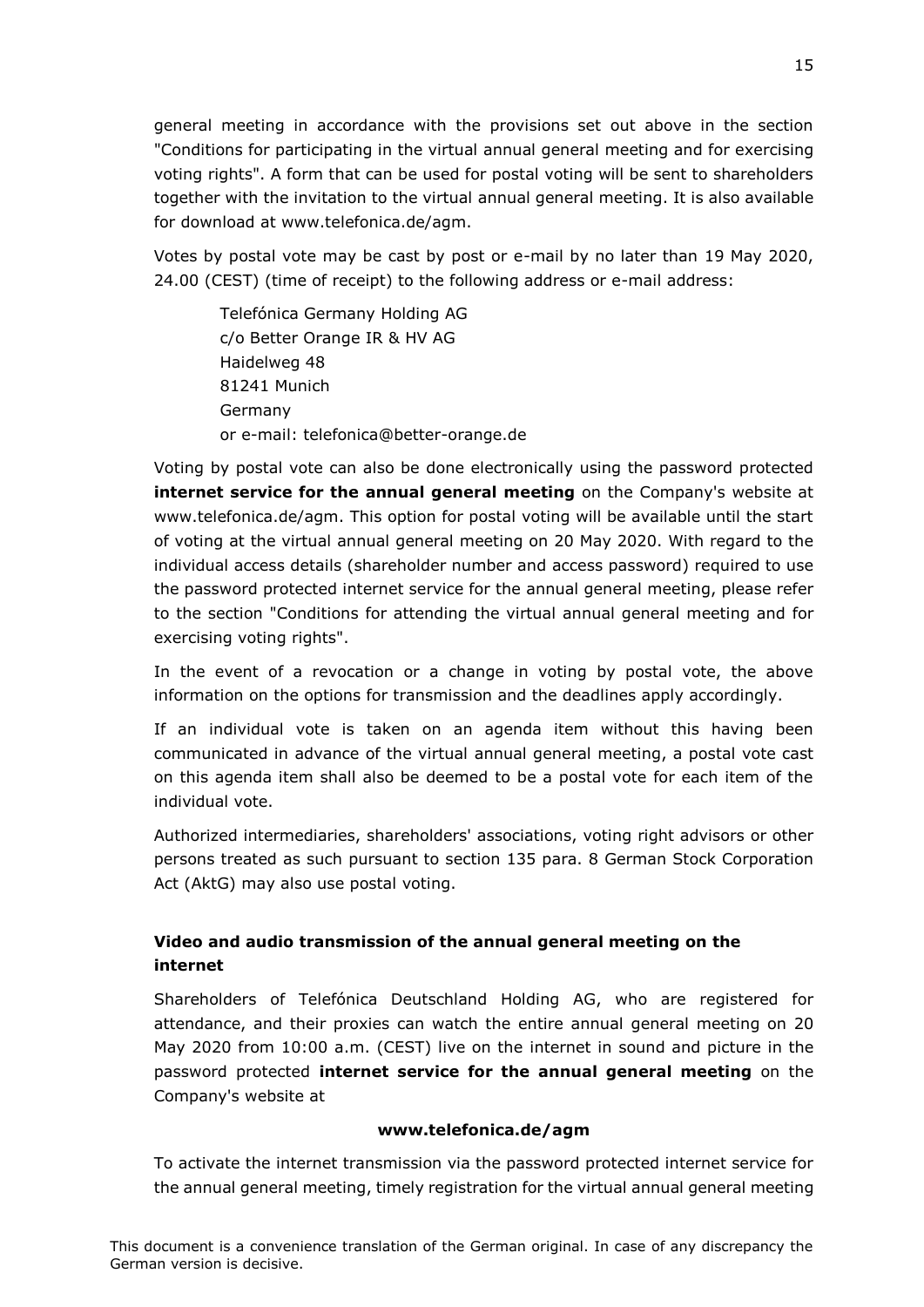in accordance with the provisions set out above in the section "Conditions for attending the virtual annual general meeting and for exercising voting rights" is required. With regard to the individual access details (shareholder number and access password) required to use the password protected internet service for the annual general meeting, see above section "Conditions for attending the virtual annual general meeting and for exercising voting rights".

## **Objection against a resolution of the general meeting**

Shareholders or their proxies who have exercised their voting rights by way of postal vote or by granting a proxy have the opportunity, during the virtual annual general meeting on 20 May 2020 until its closing by the chairman of the general meeting, to declare an objection against a resolution of the annual general meeting to be recorded by the notary public in accordance with section 1 para. 2 sentence 1 no. 4 Covid-19-AuswBekG in conjunction with section 245 no. 1 German Stock Corporation Act (AktG) via the password protected **internet service for the annual general meeting** at the internet address www.telefonica.de/agm. With regard to the individual access details (shareholder number and access password) required to use the password protected internet service for the annual general meeting, please refer to the section above "Conditions for attending the virtual annual general meeting and for exercising voting rights".

# **Information on the rights of shareholders pursuant to sections 122 para. 2, 126 para. 1, 127, 131 para. 1 German Stock Corporation Act (AktG) in conjunction with section 1 Covid-19-AuswBekG**

# *Motions for additions to the agenda in accordance with section 122 para. 2 German Stock Corporation Act (AktG) in conjunction with section 1 para. 3 sentence 4 Covid-19-AuswBekG*

Pursuant to section 122 para. 2 German Stock Corporation Act (AktG), shareholders whose combined shares amount to at least one twentieth of the share capital or a nominal value of EUR 500,000.00 may request that additional items are added to the agenda and published. An explanation or a proposed resolution has to be enclosed with each additional agenda item. Pursuant to section 122 para. 2 German Stock Corporation Act (AktG) in conjunction with section 122 para. 1 sentence 3 German Stock Corporation Act (AktG) the petitioners must prove that they have been owners of the shares at least 90 days before submitting the request and that they will remain the owners of the shares until the management board has made a decision about the motion. When calculating this 90-day period there are certain set-off options to which reference is specifically made pursuant to section 70 German Stock Corporation Act (AktG). In calculating this period the provisions of section 121 para. 7 German Stock Corporation Act (AktG) have to be observed.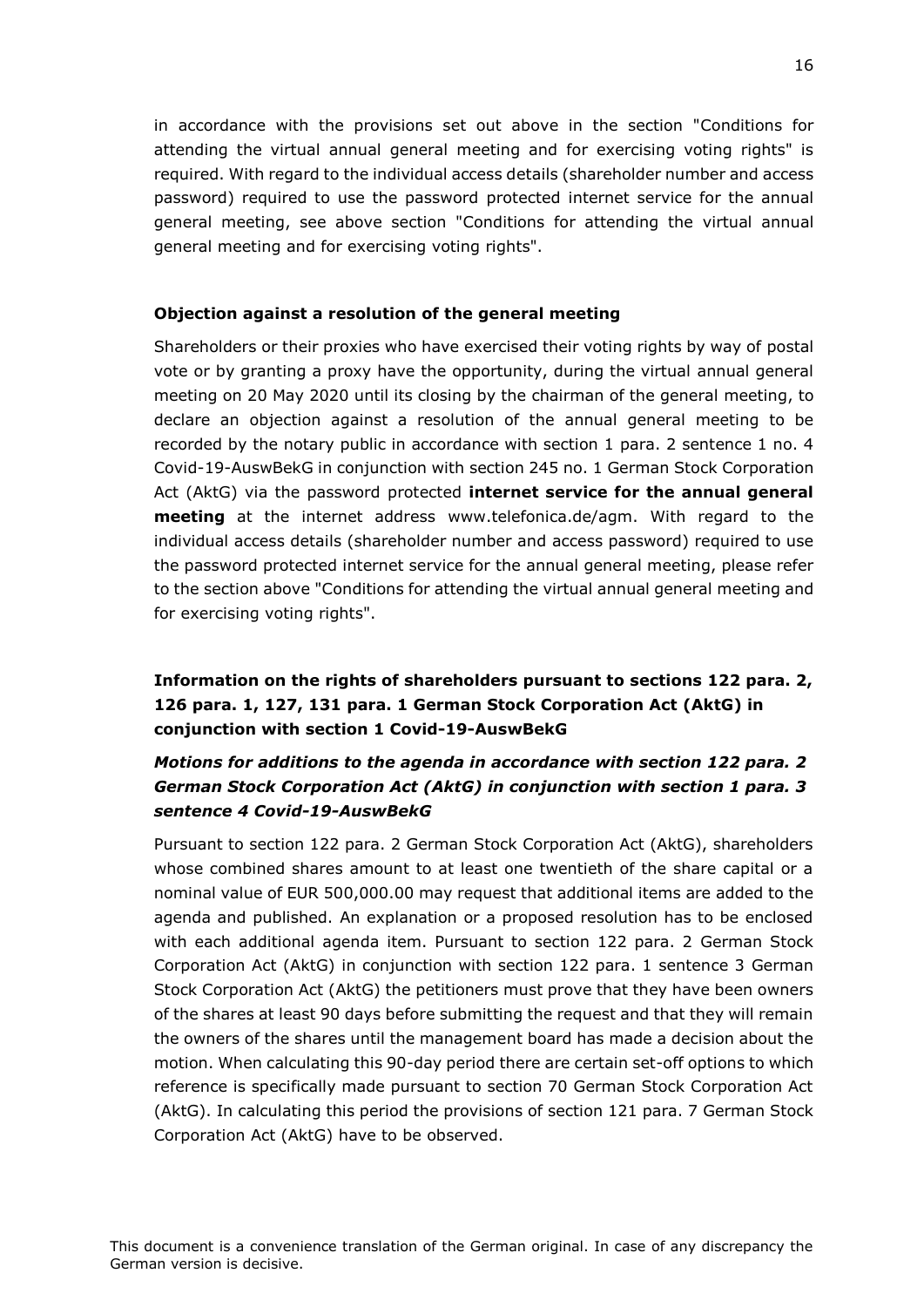Such requests must be made in written form (section 126 of the German Civil Code (BGB)) to the management board and must be received by the Company no later than 14 days prior to the virtual annual general meeting (not counting the day of the annual general meeting and the day of receipt), this is by no later than 24:00 (midnight) CEST on 5 May 2020. Please send such requests to the following address:

Telefónica Deutschland Holding AG - Management Board – Georg-Brauchle-Ring 50 80992 Munich Germany

# *Countermotions and election proposals by shareholders in accordance with sections 126 para. 1, 127 German Stock Corporation Act (AktG)*

Pursuant to section 126 para. 1 German Stock Corporation Act (AktG), any shareholder of the Company may submit a countermotion to a proposal made by the management board and/or the supervisory board relating to a specific item on the agenda. Countermotions must be made available on the website subject to the provisions of section 126 paras. 1 and 2 German Stock Corporation Act (AktG), provided they have been received by the Company at the address provided below no later than 14 days prior to the virtual annual general meeting (not counting the day of the annual general meeting and the day of receipt), this is by no later than 24:00 (midnight) CEST on 5 May 2020.

Moreover, any shareholder may submit an election proposal for the election of the auditor or the election of members of the Supervisory Board subject to the provisions of section 127 German Stock Corporation Act (AktG). Election proposals must be made available on the website subject to the provisions of sections 127 and 126 para. 1 and para. 2 German Stock Corporation Act (AktG), provided they have been received by the Company at the address provided below no later than 14 days prior to the virtual annual general meeting (not counting the day of the annual general meeting and the day of receipt), this is by no later than 24:00 (midnight) CEST on 5 May 2020.

Countermotions or election proposals from shareholders must be sent to the following address:

Telefónica Deutschland Holding AG Investor Relations Georg-Brauchle-Ring 50 80992 Munich Germany

or e-mail: hauptversammlung@telefonica.com

No counter-proposals or election proposals otherwise addressed will be considered.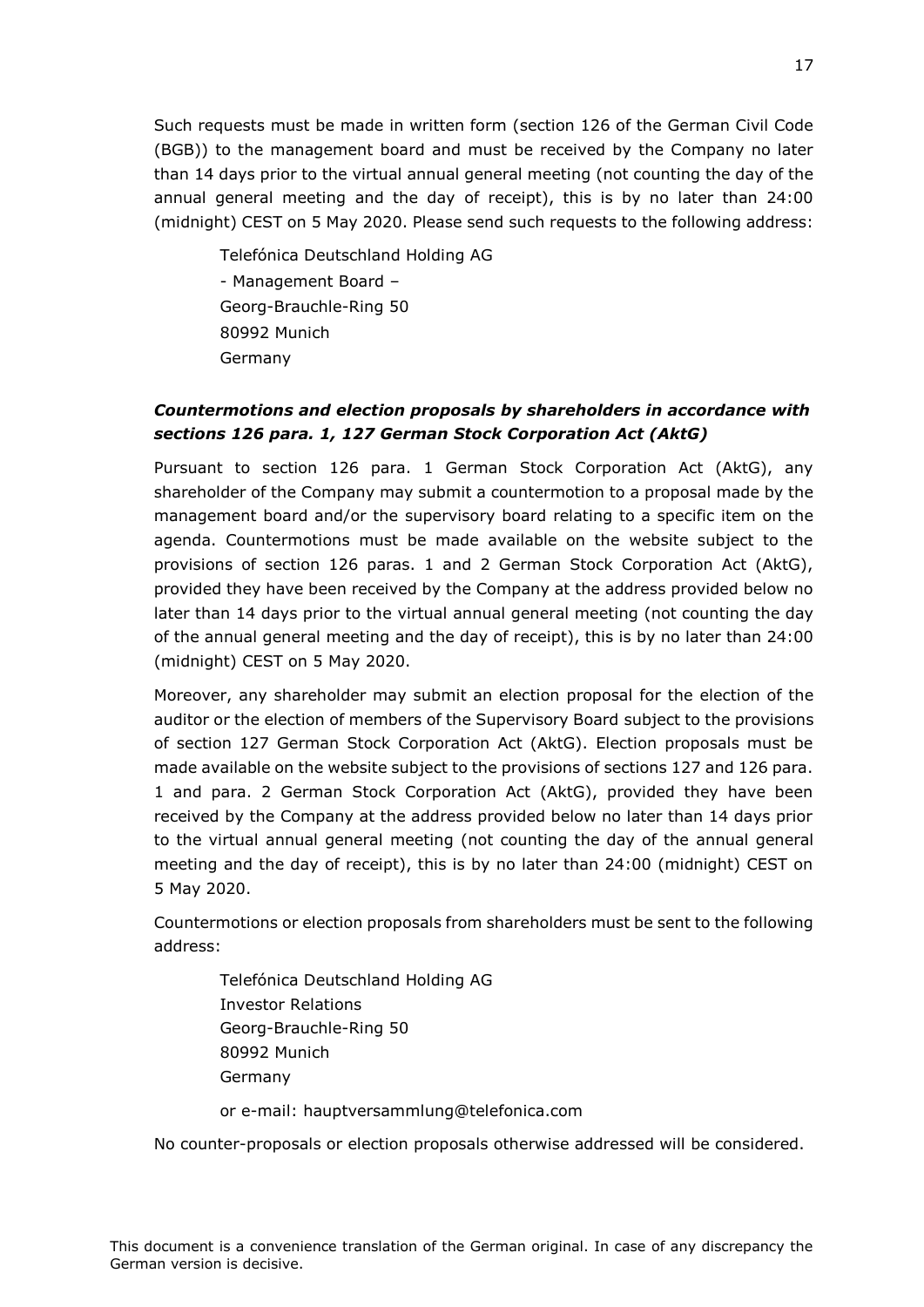Motions and election proposals from shareholders that are required to be made available will be made available on the Company's website at www.telefonica.de/agm, including the name of the shareholder and any reasons given, provided that the other requirements for an obligation to publish in accordance with sections 126 and 127 German Stock Corporation Act (AktG) are met. Any comments by the management board on any countermotion and election proposals will also be published at the aforementioned internet address.

## *Possibility for shareholders to ask questions in accordance with section 1 para. 2 sentence 1 no. 3, sentence 2 Covid-19-AuswBekG*

In accordance with section 1 para. 2 sentence 1 no. 3, sentence 2 Covid-19- AuswBekG, shareholders are given the possibility to ask questions by way of electronic communication. The possibility to ask questions is only available to shareholders who have registered for the virtual annual general meeting in accordance with the provisions set out above under section "Conditions for attending the virtual annual general meeting and for exercising voting rights" in due time.

The right to reply is not associated with the question option. Contrary to section 131 German Stock Corporation Act the management board decides which questions to answer and how to answer them at its due and free discretion. The management board does not have to answer all questions; in particular, it may also summarize questions and select questions that may be of interest for the other shareholders. It may give preference to shareholder associations and institutional investors with significant voting interests. Questions in foreign languages will not be considered. The management board reserves the right to answer questions in advance on the Company's website at www.telefonica.de/agm.

Questions must be submitted by **no later than 18 May 2020, 24:00 hours (CEST)** (time of receipt) by using the password protected **internet service for the annual general meeting** on the Company's website at www.telefonica.de/agm

With regard to the individual access details (shareholder number and access password) required to use the password protected internet service for the annual general meeting, please refer to the section above "Conditions for attending the virtual annual general meeting and for exercising voting rights".

No questions can be asked during the virtual annual general meeting.

#### **Further explanations and information on the Company's website**

All information required to be published pursuant to section 124a German Stock Corporation Act (AktG) as well as further explanations of the rights of shareholders pursuant to sections 122 para. 2, 126 para. 1, 127, 131 para. 1 German Stock Corporation Act (AktG) in conjunction with section 1 Covid-19-AuswBekG is available